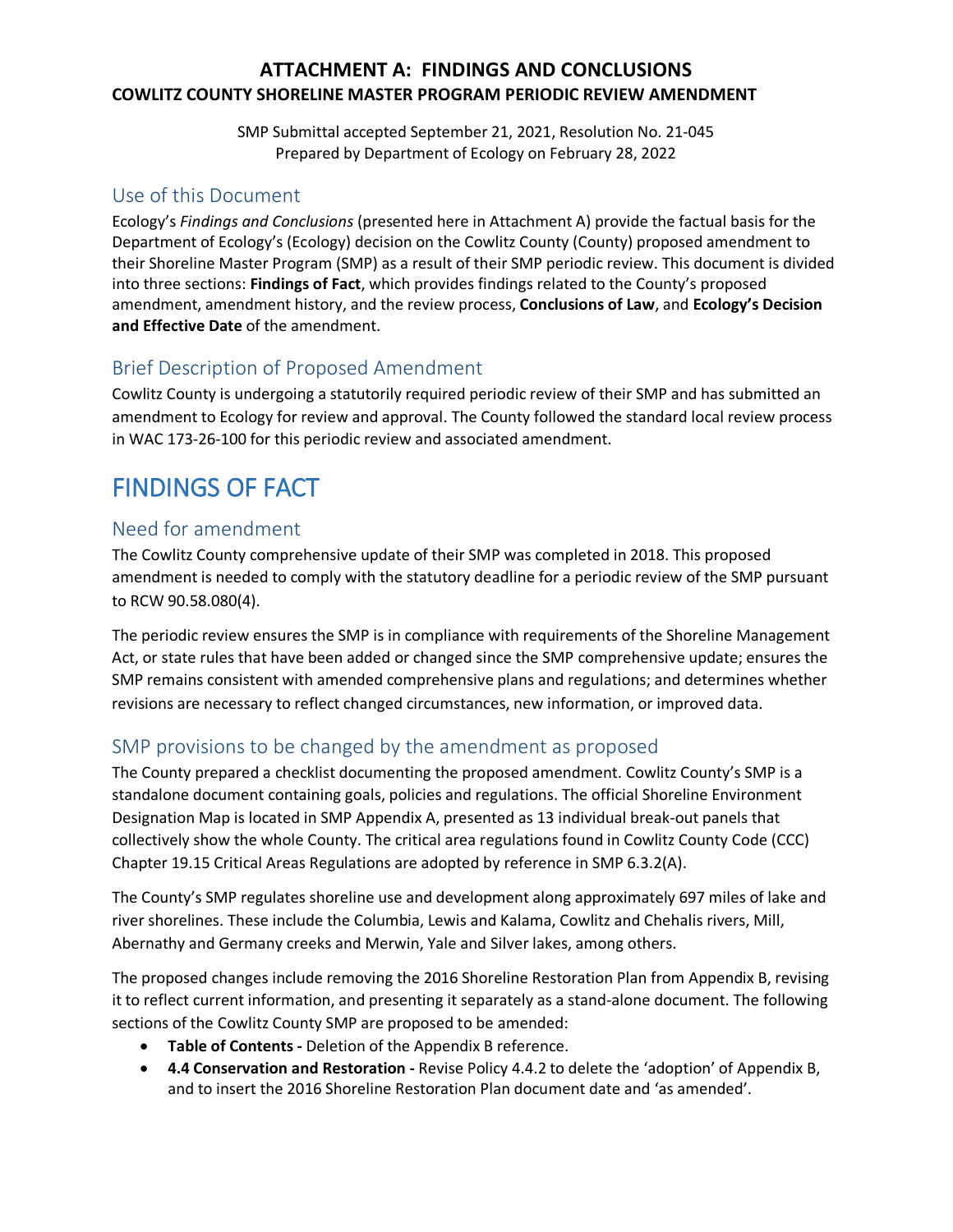- **4.9 Transportation and Utilities -** Revise Policy 4.9.2(B)(1) to insert 'public benefit' to correct the typo/incomplete sentence.
- **8.12 Restoration Project Relocation of OHWM -** Revise provision (C) to delete the reference to Appendix B, and to insert the 2016 Shoreline Restoration Plan document date and 'as amended'.
- **Appendix B Shoreline Restoration Plan -** Deletion of the entire appendix.

## Periodic Review and SMP Amendment Approval Criteria

#### *WAC 173-26-090(2) and (3) Periodic review requirements and procedures*

The periodic review is distinct from the comprehensive updates required by RCW 90.58.080(2). The presumption in the comprehensive update process was that all master programs needed to be revised to comply with the full suite of Ecology guidelines. By contrast, the periodic review addresses changes in requirements of the act and guidelines since the comprehensive update or the last periodic review; changes for consistency with revised comprehensive plans and regulations; and changes deemed necessary to reflect changed circumstances, new information or improved data. There is no minimum requirement to comprehensively revise shoreline inventory and characterization reports or restoration plans.

As established by the Act, the purpose and scope of the periodic review is to assure that the master program complies with applicable law and guidelines in effect at the time of the review. It is also to assure consistency of the master program with the local government's comprehensive plan and development regulations adopted under chapter 36.70A RCW, if applicable, and other local requirements.

The periodic review is a formal public process that starts with scoping and concludes with elected officials taking formal action after a public hearing. The procedural requirements establish that the local government must:

**Engage** the public, stakeholders, and tribes - Pursuant to RCW 90.58.130, all reasonable efforts shall be made to inform, fully involve and encourage participation of all interested persons and private entities, tribes, and agencies of the federal, state or local government having interests and responsibilities relating to shorelines of the state and the local master program. Local governments may follow the public participation procedures under either the standard local process outlined in WAC 173-26-100, or the optional joint review process outlined in WAC 173-26-104;

**Review** the SMP for consistency - This review includes filling out the periodic review checklist, which provides a single place for local governments to explain and document their periodic review;

**Revise** if determined necessary - If the local government determines an amendment is needed, they revise the SMP through the normal local adoption process;

**Take legislative action** at the local decision making body - Ecology rules clarify that local legislative action is required to complete this periodic review, even when a local government determines that no changes are needed; then

**Submit** to Ecology for final action – If the local government determines amendments are needed, the amendment must be submitted to Ecology consistent with WAC 173-26-110. If the local government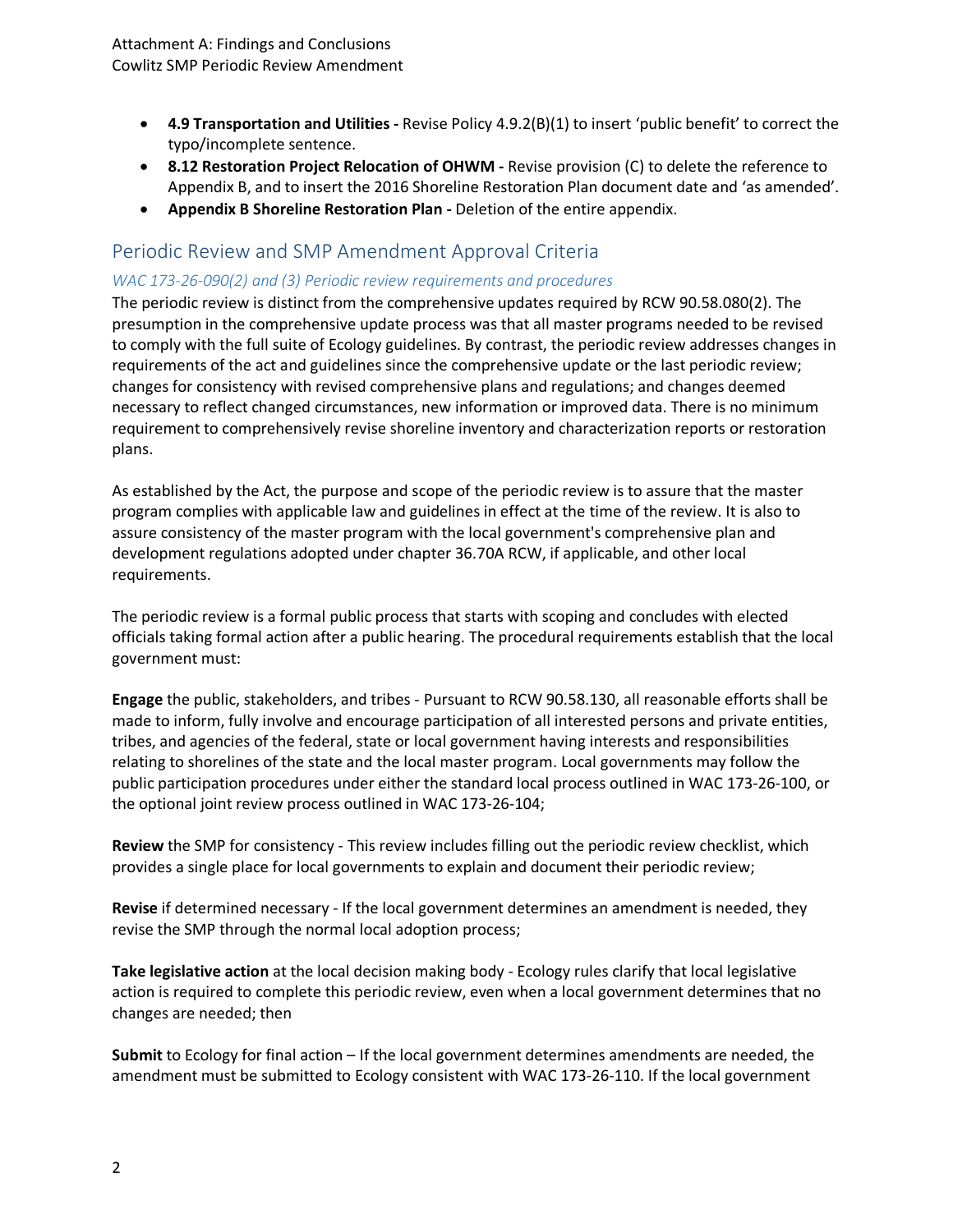determines amendments are not needed they submit a Finding of Adequacy and other items required by WAC 173-26-090(3)(d)(ii) to Ecology.



### *WAC 173-26-090(3)(e) State process for approving period reviews*

Ecology must issue a formal approval of any SMP periodic review amendment. This approval affirmatively concludes the periodic review process by

- Confirming that state review of the local action has occurred.
- Ensuring Ecology followed applicable procedures described in WAC 173-26-120.
- Establishing a definitive appeal window consistent with RCW 90.58.190.

#### *WAC 173-26-201(1) Process to prepare or amend shoreline master programs*

This section establishes the following approval criteria for all SMP amendments: All master program amendments are subject to the minimum procedural rule requirements of WAC 173- 26-010 through 173-26-160, and approval by Ecology as provided in RCW 90.58.090. Master program amendments may be approved by Ecology provided:

- The proposed amendment will not foster uncoordinated and piecemeal development of the state's shorelines;
- The amendment is consistent with all applicable policies and standards of the act;
- All requirements for public notice and consultation have been satisfied; and
- Master program guidelines' analytical requirements and substantive standards have been satisfied, where they reasonably apply to the amendment. All master program amendments must demonstrate that the amendment will not result in a net loss of shoreline ecological functions.

The periodic review checklist and SMP submittal worksheet are used to document the proposed amendment meets all the above criteria.

#### *WAC 173-26-120 State process for approving/amending SMPs*

Ecology must first determine if the SMP amendment submittal was complete pursuant to WAC 173-26- 104 and WAC 173-26-110. Ecology must then:

- Make written findings and conclusions regarding the consistency of the proposal with the policy of RCW 90.58.020 and the applicable guidelines. Ecology shall approve a master program related to shorelines unless it determines that the submitted parts are not consistent with the policy of RCW 90.58.020 and the applicable guidelines. These written findings and conclusions must be provided to the local government and made available to all interested persons, parties, tribes, groups, and agencies of record on the proposal
- Either approve the proposal as submitted, recommend specific changes necessary to make the proposal consistent with chapter 90.58 RCW policy and its applicable guidelines, or deny the proposal in those instances where no alteration of the proposal appears likely to be consistent with the policy of RCW 90.58.020 and the applicable guidelines.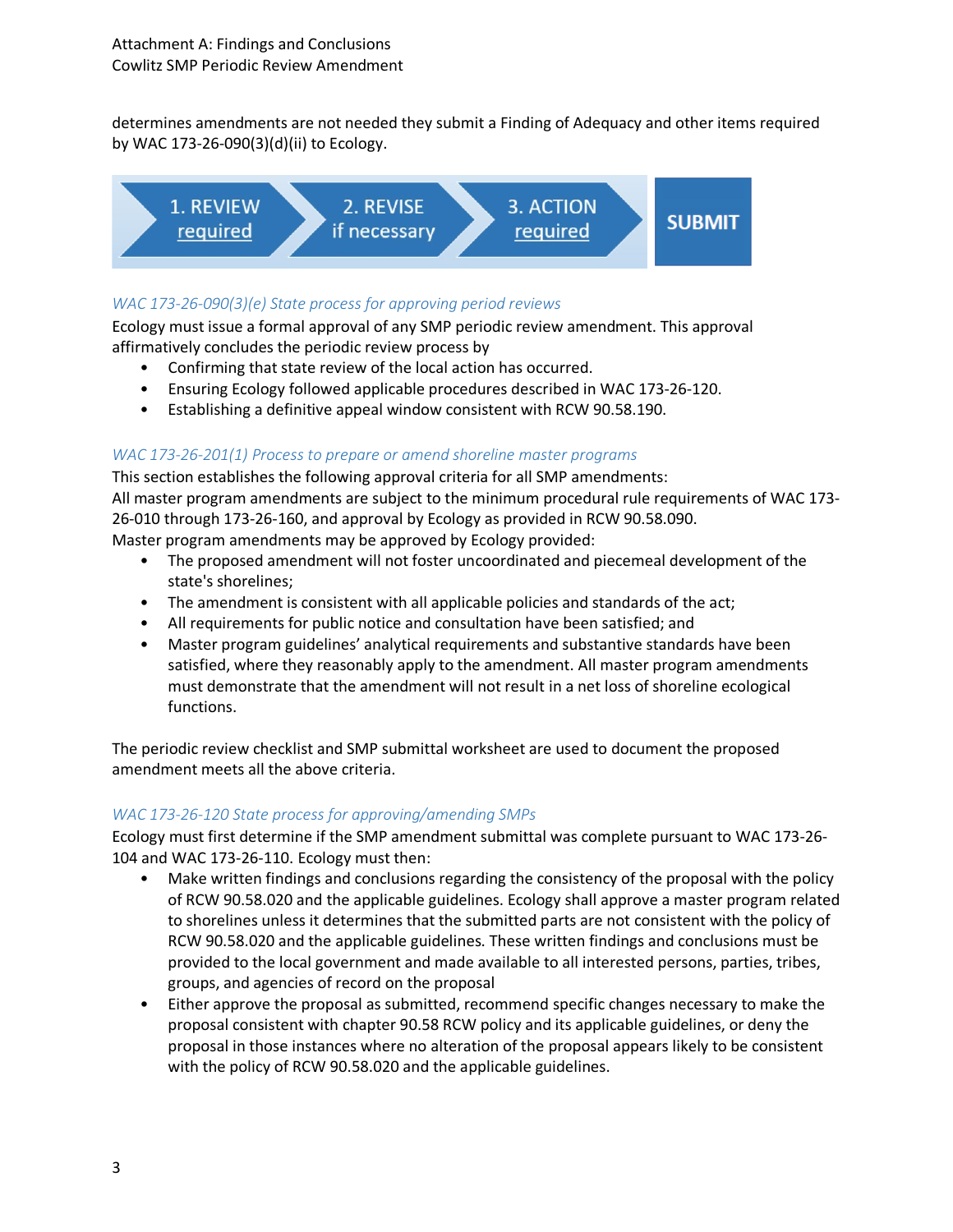## Amendment History, Review Process

#### *Local SMP Amendment Process*

The County prepared a public participation program in accordance with WAC 173-26-090(3)(a) to inform, involve and encourage participation of interested persons and private entities, tribes, and applicable agencies having interests and responsibilities relating to shorelines. An important element of the public participation plan is the County's SMP Update project [website](https://www.co.cowlitz.wa.us/2826/Shoreline-Master-Program-Update-2021)<sup>[1](#page-3-0)</sup>. The County also conducted an SMP Update Survey to gather scoping input from interested parties; the survey was posted on the website and included questions about recreational use, public access, shoreline protection and restoration, commercial and industrial use, and more.

The County used Ecology's Periodic Review Checklist of legislative and rule amendments to review amendments to chapter 90.58 RCW and department guidelines that have occurred since the master program was comprehensively updated, and to determine if local amendments were needed to maintain compliance in accordance with WAC 173-26-090(3)(b)(i). The County also reviewed changes to their comprehensive plan and development regulations to determine if the SMP policies and regulations remain consistent with them in accordance with WAC 173-26-090(3)(b)(ii). The County considered whether to incorporate any amendments needed to reflect changed circumstances, new information or improved data in accordance with WAC 173-26-090(3)(b)(iii). The County consulted with Ecology and solicited comments during the review process.

Due to the COVID-19 pandemic, the County's public meetings were held both in-person and virtually using Zoom. Planning Commission consideration of the proposed amendment included two public workshops and a May 19, 2021 public hearing before recommending approval to the Board of Commissioners. The Board held a public hearing June 22, 2021. Notice of the Board's hearing was published in *The Daily News* newspaper on June 9, 2021. No public testimony was given at either public hearing.

The record indicates the County found the proposed amendment to be categorically exempt from the requirement for a Threshold Determination under SEPA, per WAC 197-11-800(19)(b). Moving the Restoration Plan from Appendix B of the SMP to a referenced standalone document is not a substantive change with respect to use or modification of the environment.

With passage of Resolution No. 21-045 on June 22, 2021, the Board of Commissioners authorized staff to forward the proposed amendments to Ecology for formal review.

#### *Ecology SMP Amendment Review and Approval Process*

The proposed SMP amendments were received by Ecology for state review and verified as complete on September 21, 2021, satisfying the submittal requirements of WAC 173-26-110*.*

When the local government opts to use the standard process of WAC 173-26-100, Ecology must follow the procedures of WAC 173-26-120(2) to provide reasonable notice and opportunity for written comment.

Ecology distributed notice of the state public comment period to state interested parties on October 8, 2021. Separate notice, and an invitation to consult, was sent on October 8, 2021 to interested tribal

 $\overline{\phantom{a}}$ 

<span id="page-3-0"></span>**<sup>1</sup>** <https://www.co.cowlitz.wa.us/2826/Shoreline-Master-Program-Update-2021>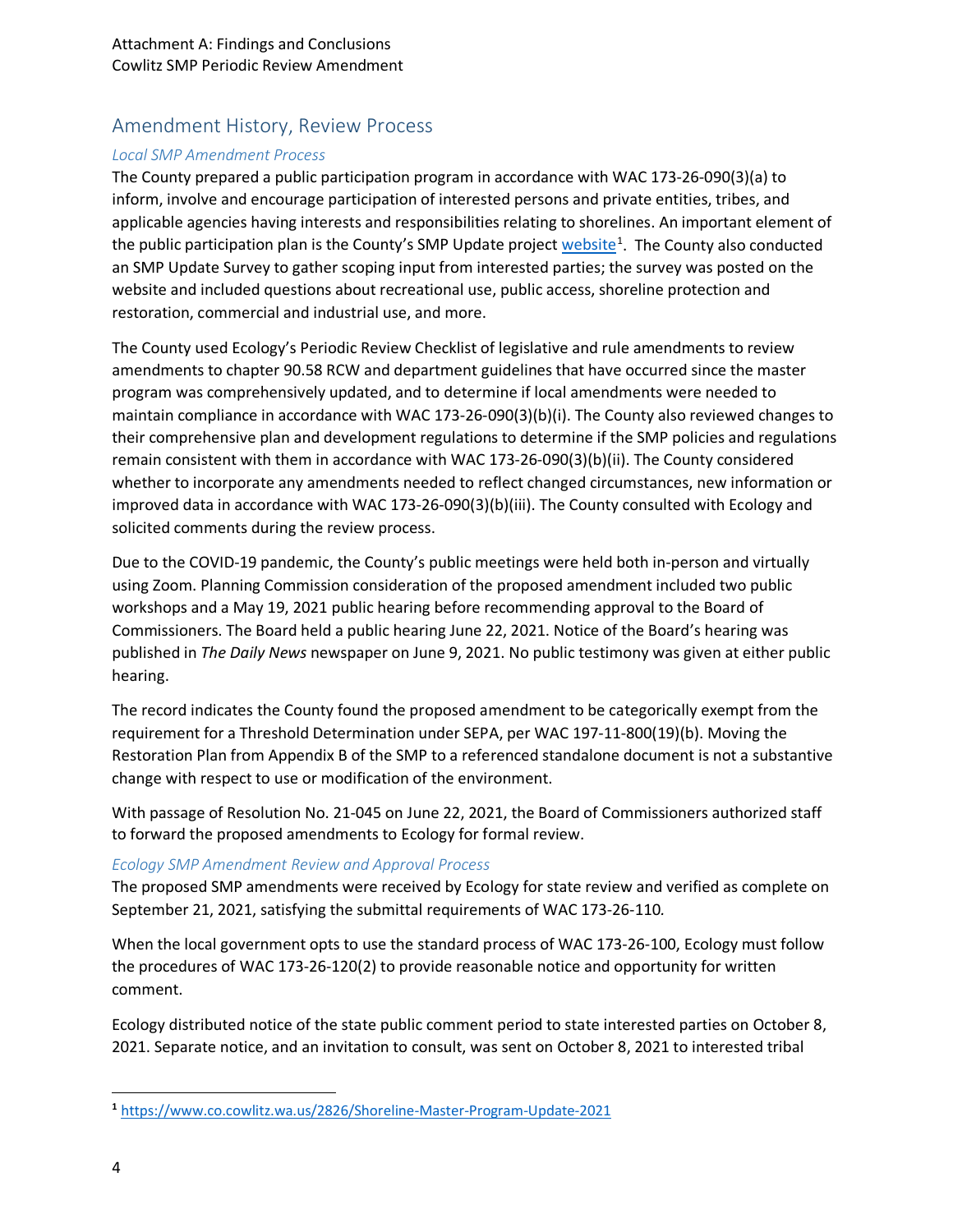governments, including the Cowlitz, Grand Ronde, and Yakama Tribes; no tribes elected to comment or consult with Ecology. Notice of the comment period, including a description of the proposed amendments and the authority under which the action is proposed along with the manner in which interested persons may obtain copies and present their views was provided on Ecology's  ${website}^2$  ${website}^2$  and as part of the written notice.

In compliance with the requirements of WAC 173-26-120, the state comment period began on October 18, 2021 and continued through November 18, 2021. No comments were submitted on the proposed amendment.

At the conclusion of our formal review, Ecology's Director must decide to approve the program as submitted, approve it with required changes and/or recommended changes, or deny approval.

## Consistency Review

### *Consistency with Chapter 90.58 RCW*

The proposed amendment has been reviewed for consistency with the policy of RCW 90.58.020 and the approval criteria of RCW 90.58.090(3), (4) and (5). The County has also provided evidence of its compliance with SMA procedural requirements for amending their SMP contained in RCW 90.58.090(1) and (2).

#### *Consistency with applicable guidelines (Chapter 173-26 WAC, Part III)*

The proposed amendment has been reviewed for compliance with the requirements of the applicable Shoreline Master Program Guidelines (WAC 173-26-171 through 251 and 173-26-020 definitions). This included review of a SMP Periodic Review Checklist, which was completed by the County.

#### *Consistency with SEPA Requirements*

The County submitted evidence of SEPA compliance in the form of a statement of categorical exemption for the proposed SMP amendment.

#### *Other Studies or Analyses supporting the SMP amendment*

Ecology also reviewed documents prepared by or for the County in support of the SMP amendment. These documents include the public participation plan, the periodic review checklist, and meeting minutes.

## CONCLUSIONS OF LAW

After review of the complete record submitted and all comments received, Ecology concludes that the County proposed amendment is consistent with the policy and standards of RCW 90.58.020 and RCW 90.58.090 and the applicable SMP guidelines (WAC 173-26-171 through 251 and -020 definitions).

Ecology concludes that the proposed amendment satisfies the criteria for approval of amendments found in WAC 173-26-201(1)(c). This includes the conclusion that approval of the SMP amendment will not foster uncoordinated and piecemeal development of the state's shorelines (WAC 173-26-

<span id="page-4-0"></span> <sup>2</sup> [https://ecology.wa.gov/Water-Shorelines/Shoreline-coastal-management/Shoreline-coastal-planning/State](https://ecology.wa.gov/Water-Shorelines/Shoreline-coastal-management/Shoreline-coastal-planning/State-approved-Shoreline-Master-Programs/Cowlitz-County)[approved-Shoreline-Master-Programs/Cowlitz-County](https://ecology.wa.gov/Water-Shorelines/Shoreline-coastal-management/Shoreline-coastal-planning/State-approved-Shoreline-Master-Programs/Cowlitz-County)